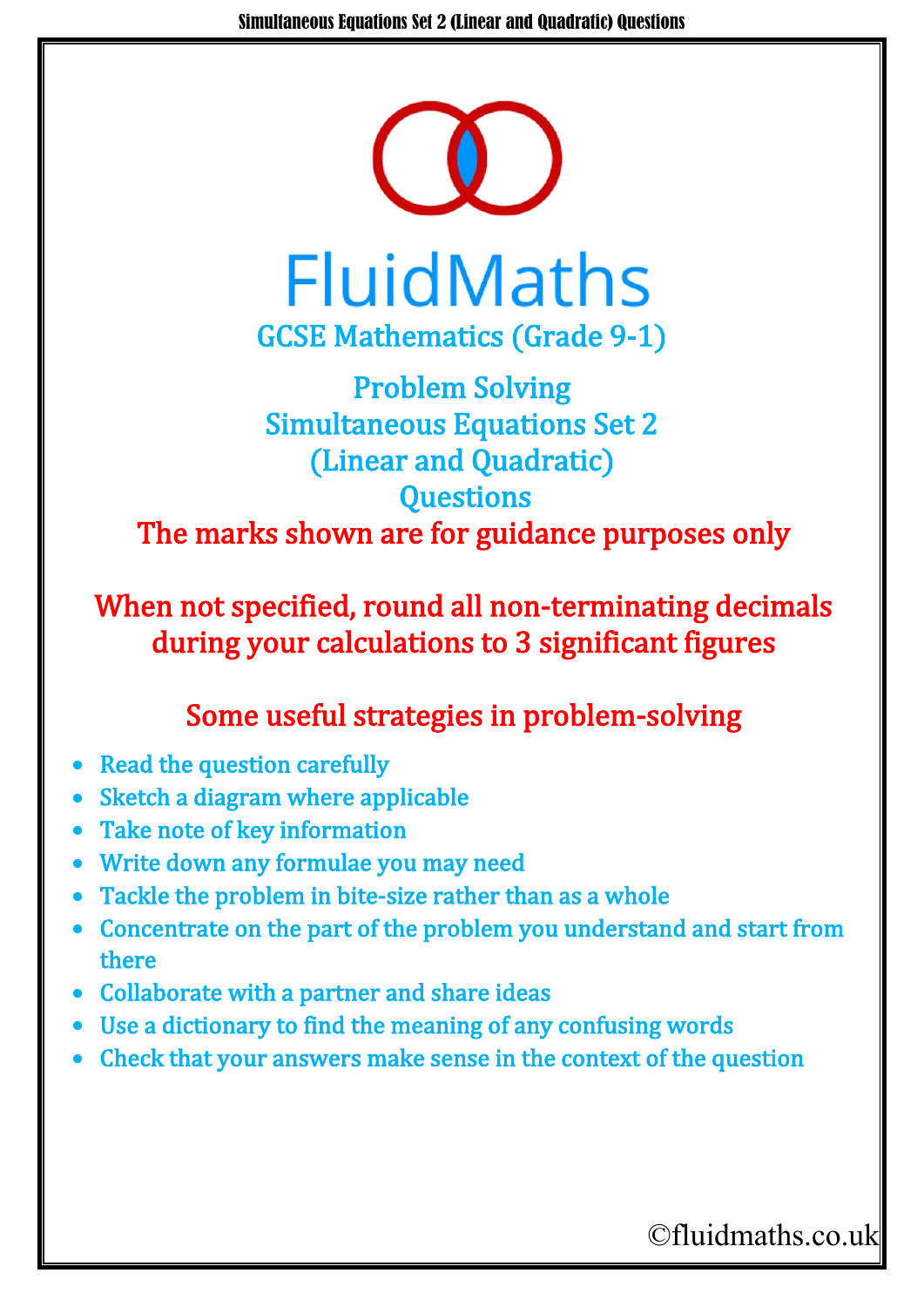| 1 | The sum of two numbers is 6<br>The sum of the squares of the two numbers is 90                                                                                                                                                                                                                              |
|---|-------------------------------------------------------------------------------------------------------------------------------------------------------------------------------------------------------------------------------------------------------------------------------------------------------------|
|   | Calculate the possible values of the two numbers<br>[5marks]                                                                                                                                                                                                                                                |
|   | <b>2</b> Given that $(x + y)^2 = 144$ and $(x - y)^2 = 81$ ,<br>find the ratio of $x: y$ in its simplest form.<br>[6marks]                                                                                                                                                                                  |
|   | <b>3</b> Given that $x: y = 3:5$ and $3x + y = -21$ ,<br>Find the exact values of x and y<br>[5marks]                                                                                                                                                                                                       |
|   | 4 Solve the equations $(x + y)^3 = -27$ and $(x - y)^2 = 169$<br>[5marks]                                                                                                                                                                                                                                   |
|   | <b>5</b> $\vert x \rangle$ and y are real numbers<br>The sum of x and the reciprocal of y is 10<br>The difference between $x$ and $y$ is 4<br>Find the possible values of $x$ and $y$<br>Give your answers to 3 significant figures                                                                         |
|   | [6marks]                                                                                                                                                                                                                                                                                                    |
|   | 6 The equation of a curve is given as $y^2 + x^2 = 4$<br>The equation of a straight line is given as $y = 3x + k$<br>a) Show that $10x^2 + k^2 + 6xk - 4 = 0$<br>[3marks]<br>b) Given that the line and the curve intersect at<br>$(-1.2, q)$ , where $q > 0$ .<br>Find the values of q and $k$<br>[4marks] |